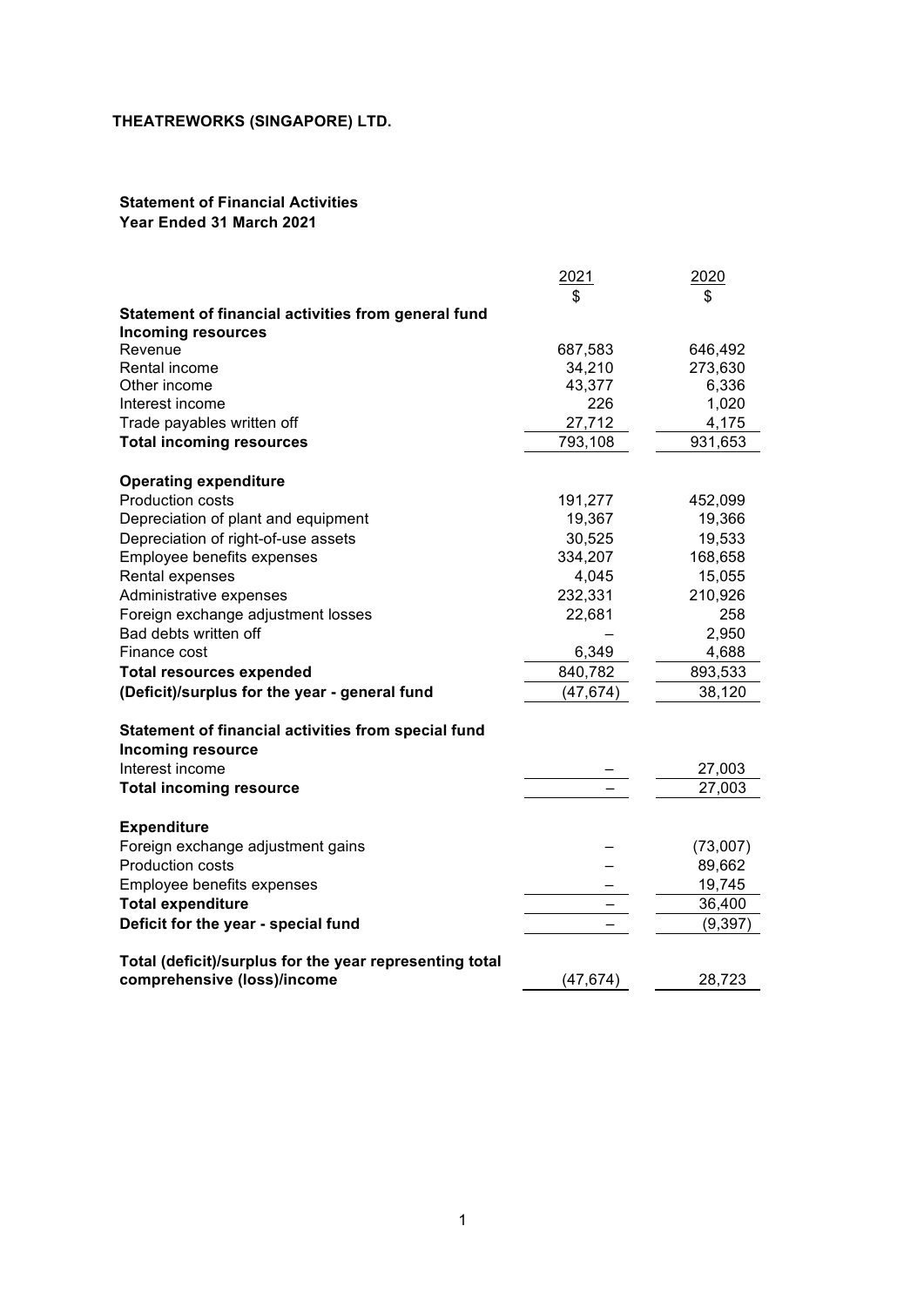#### **Statement of Financial Position As at 31 March 2021**

|                                    | 2021      | 2020      |
|------------------------------------|-----------|-----------|
| <b>ASSETS</b>                      | \$        | \$        |
| <b>Non-current assets</b>          |           |           |
| Plant and equipment                | 24,209    | 43,576    |
| Right-of-use assets                | 150,276   | 156,260   |
| <b>Total non-current assets</b>    | 174,485   | 199,836   |
| <b>Current assets</b>              |           |           |
| Trade and other receivables        | 120,696   | 36,408    |
| Other non-financial assets         | 20,861    | 35,151    |
| Cash and cash equivalents          | 2,609,479 | 1,778,282 |
| <b>Total current assets</b>        | 2,751,036 | 1,849,841 |
| <b>Total assets</b>                | 2,925,521 | 2,049,677 |
| <b>FUNDS AND LIABILITIES</b>       |           |           |
| <b>Non-current liabilities</b>     |           |           |
| Lease liabilities                  | 123,467   | 131,361   |
| <b>Current liabilities</b>         |           |           |
| Lease liabilities                  | 32,275    | 27,035    |
| Trade and other payables           | 83,224    | 138,930   |
| Other non-financial liabilities    | 1,101,778 | 119,900   |
| <b>Total current liabilities</b>   | 1,217,277 | 285,865   |
| <b>Total liabilities</b>           | 1,340,744 | 417,226   |
| <b>Funds</b>                       |           |           |
| General fund                       | 1,584,777 | 120,776   |
| Special fund                       |           | 1,511,675 |
| <b>Total funds</b>                 | 1,584,777 | 1,632,451 |
| <b>Total liabilities and funds</b> | 2,925,521 | 2,049,677 |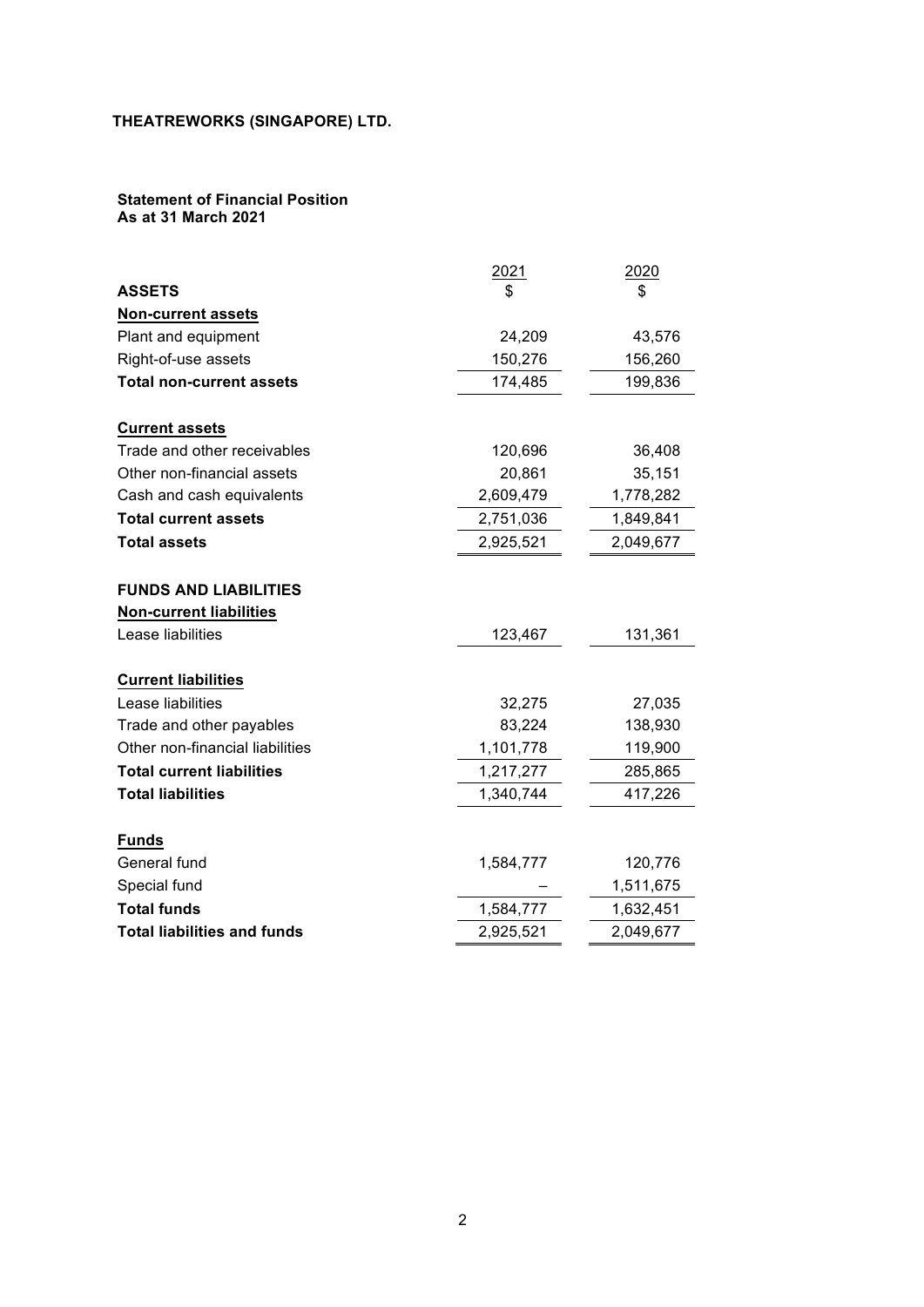#### **Statement of Changes in Funds** 1. **Year Ended 31 March 2021** 2.

.

|                                                   | General Fund | <b>Special Fund</b> | Total     |
|---------------------------------------------------|--------------|---------------------|-----------|
|                                                   | \$           | \$                  | \$        |
| <b>Current Year:</b>                              |              |                     |           |
| Opening balance at 1 April 2020                   | 120,776      | 1,511,675           | 1,632,451 |
| <b>Changes in funds:</b>                          |              |                     |           |
| Transfer of funds (Note 17)                       | 1,511,675    | (1,511,675)         |           |
| Total comprehensive loss for the year             | (47, 674)    |                     | (47, 674) |
| Closing balance at 31 March 2021                  | 1,584,777    |                     | 1,584,777 |
|                                                   |              |                     |           |
| Previous year:                                    |              |                     |           |
| Opening balance at 1 April 2019                   | 82,656       | 1,521,072           | 1,603,728 |
| <b>Changes in funds:</b>                          |              |                     |           |
| Total comprehensive income (loss) for the<br>year | 38,120       | (9, 397)            | 28,723    |
| Closing balance at 31 March 2020                  | 120,776      | 1,511,675           | 1,632,451 |